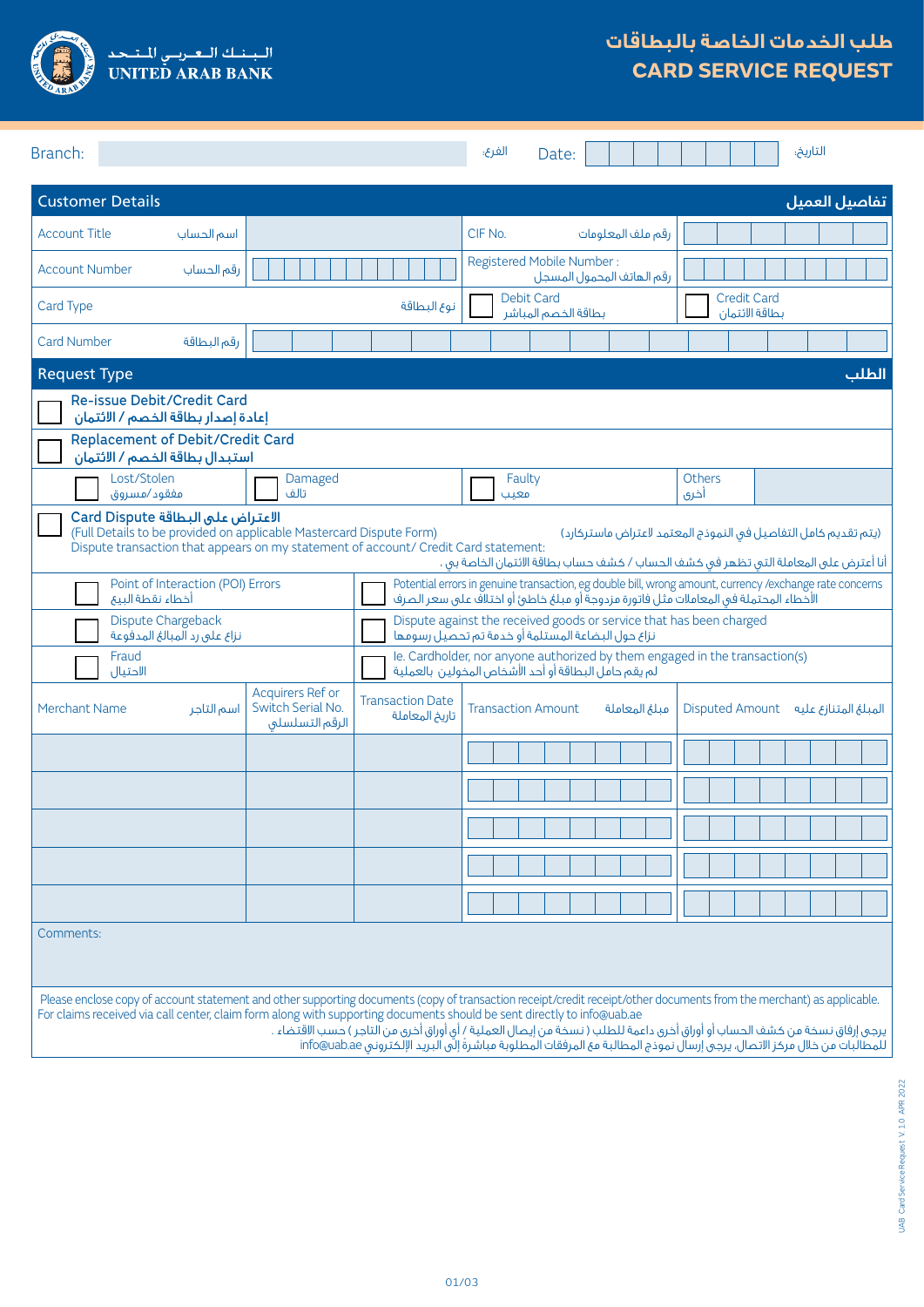

| تحويل رصيد بطاقة الائتمان Credit Card Balance Transfer                                                                                                                                                           |        |         |        |         |        |       |
|------------------------------------------------------------------------------------------------------------------------------------------------------------------------------------------------------------------|--------|---------|--------|---------|--------|-------|
| Transfer up to 80% of your UAB credit card limit to other UAE issued credit cards (min. amount AED 2,500)<br>حول حتى 80% من رصيد بطاقة البنك العربي المتحد إلى بطاقتك الأخرى. ( الحد الأدنى 2,500 درهم إماراتي ) |        |         |        |         |        |       |
|                                                                                                                                                                                                                  | Card 1 | بطاقة ا | Card 2 | ىطاقة ٢ | Card 3 | ساقة٣ |
| <b>Beneficiary Bank Name</b><br>اسم بنك المستفيد                                                                                                                                                                 |        |         |        |         |        |       |
| Name as per Credit Card<br>الاسم كما هو مبين على بطاقة الائتمان                                                                                                                                                  |        |         |        |         |        |       |
| <b>Credit Card Number</b><br>رقم بطاقة الائتمان                                                                                                                                                                  |        |         |        |         |        |       |
| <b>Balance Transfer Amount (AED)</b><br>المبلغ المراد تحويله ( بالدرهم الإماراتي)                                                                                                                                |        |         |        |         |        |       |
| • Balance Transfer Rate is 0% for 6 months.<br>• Processing fees of 3% or AED 300 whichever is higher will be applied per transaction of balance transfer.                                                       |        |         |        |         |        |       |

• All Charges stated herein are subject to additional 5% as Value Added Tax (VAT) where applicable, which may be amended from time to time in accordance with UAE VAT Law.

• Balance Transfer Terms and Conditions available on UAB website www.uab.ae.

 نسبه الفائدة على تحويل الرصيد %٠ لمدة ٦ أشهر .

 مصاريف التحويل هي %٣ من مبلغ التحويل أو 300 درهم إماراتي أيهما أعلى سوف يتم احتسابها على كل مبلغ تحويل.

إن المصاريف المبينة أُعلاه تخضع لضريبة القيمة المضافة بنسبةً ه% و التي من الممكن أن تتغير من حين إلى آخر طبقًا لقانون ضريبة القيمة المضافة.

 الشروط وأحكام الخاصة بخدمة تحويل الرصيد متاحة على الموقع االلكتروني للبنك العربي المتحد يمكنكم مراجعة .ae.uab.www

Fees & Charges (optional/free) are applicable in accordance with Retail Banking Schedule of Charges, which is available on UAB's website (www.uab.ae) تطبق الرسوم و المصاريف إن وجدت ( اختيارية / مجانية ) وفقاً لجدول رسوم الخدمات المصرفية، والتي يمكن الاطلاع عليها من خلال موقع الانترنت للبنك العربي المتحد (www.uab.ae)

| <b>Credit Card Limit Increase/ Decrease</b>                                                                                                                                                                       |                                        |                                                                                                                       |                                      | زيادة / تخفيض دائم في حد بطاقة الائتمان |  |
|-------------------------------------------------------------------------------------------------------------------------------------------------------------------------------------------------------------------|----------------------------------------|-----------------------------------------------------------------------------------------------------------------------|--------------------------------------|-----------------------------------------|--|
| Permanent increase/decrease<br>زيادة / تخفيض دائم                                                                                                                                                                 | من From AED                            |                                                                                                                       | To AED إلى                           |                                         |  |
| Temporary limit increase/decrease<br>زيادة / تخفيض مؤقت                                                                                                                                                           | من From AED                            |                                                                                                                       | To AED إلى                           |                                         |  |
|                                                                                                                                                                                                                   | <b>Effective Date</b><br>تاريخ التفعيل |                                                                                                                       | <b>Expiry Date</b><br>تاريخ الانتهاء |                                         |  |
| <b>Other Requests</b>                                                                                                                                                                                             |                                        |                                                                                                                       |                                      | طلبات أخرى                              |  |
| Reversal of Annual Membership Fee/Billed Finance Charges/Late<br>Payment Fee/Over Limit Fee/ Credit Shield Charges<br>* (subject to Bank approval)                                                                |                                        | أسترجاع المصاريف الإدارية السنوية / مبلغ الفائدة المستحق / رسوم التأخير / رسوم تجاوز<br>الحد الائتمانى / رسوم التآمين |                                      |                                         |  |
| Closure of Debit/Credit Card (Please mention the reason below):                                                                                                                                                   |                                        | إغلاق بطاقة الخصم / الائتمان (يرجى ذكر السبب أدناه)                                                                   |                                      |                                         |  |
| Closing Account/Leaving country/ Jobless                                                                                                                                                                          |                                        | إغلاق الحساب / مغادرة الدولة / عاطل عن العمل                                                                          |                                      |                                         |  |
| Unhappy with services                                                                                                                                                                                             |                                        | غير راض عن الخدمات                                                                                                    |                                      |                                         |  |
| <b>Reducing Liabilities</b>                                                                                                                                                                                       |                                        |                                                                                                                       | تخفيض الالتزامات                     |                                         |  |
| Fee/Charges                                                                                                                                                                                                       |                                        |                                                                                                                       |                                      | الرسوم والمصاريف                        |  |
| Others - Please Specify                                                                                                                                                                                           |                                        |                                                                                                                       |                                      | أسباب أخرى ( يرجى ذكرها )               |  |
| For Credit Card Closure, outstanding balance should be settled in full. Release of security amount (if applicable) will be after 45 days from date of card<br>cancellation and subject to nil outstanding balance |                                        |                                                                                                                       |                                      |                                         |  |

لإغلاق البطاقة الائتمانية يجب تسديد المبلغ المستحق بالكامل. استرجاع مبلغ الضمان (حسب الاقتضاء) يكون بعد 60 يوماً من تاريخ إغلاق البطاقة بشرط تسديد المبلغ المتبقى بالكامل.